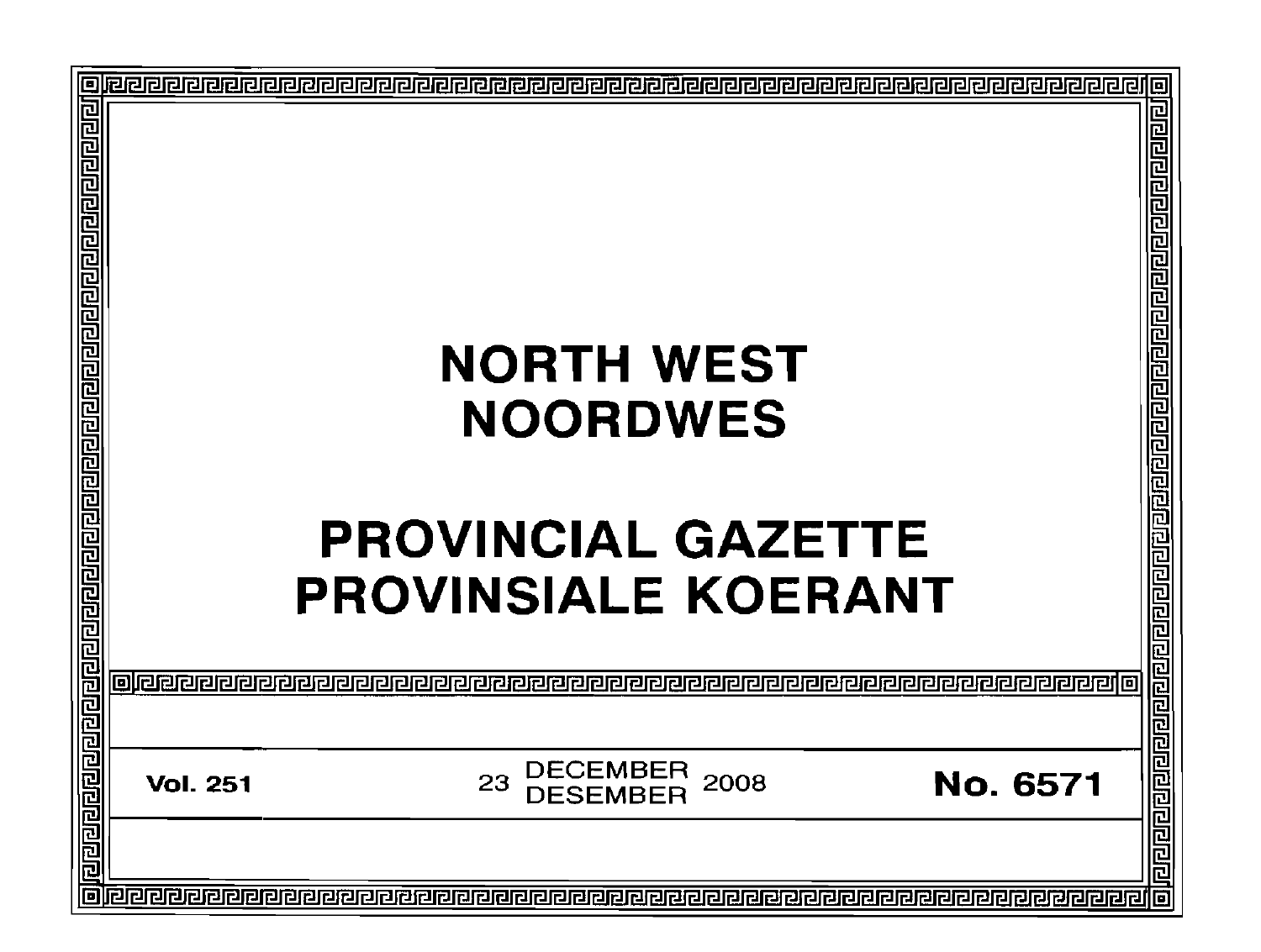### **CONTENTS INHOUD**

| No.        |                                                                                                                    | Page<br>No. | Gazette<br>No. | No.        |                                                                                                                                              | Bladsv<br>No. | Koerant<br>No. |
|------------|--------------------------------------------------------------------------------------------------------------------|-------------|----------------|------------|----------------------------------------------------------------------------------------------------------------------------------------------|---------------|----------------|
|            | <b>GENERAL NOTICES</b>                                                                                             |             |                |            | <b>ALGEMENE KENNISGEWINGS</b>                                                                                                                |               |                |
| 671        | Town-planning<br>and<br>Townships<br>Ordinance (15/1986): Klerksdorp Land<br>Use Management Scheme 497             | 8           | 6571           | 671        | Ordonnansie op Dorpsbeplanning en<br>Dorpe (15/1986): Klerksdorp-grond-<br>gebruikbestuurskema 497                                           | 8             | 6571           |
| 674        | Town-planning and<br>Townships<br>Ordinance (15/1986): Klerksdorp<br>Amendment Scheme 495                          | 8           | 6571           | 674        | Ordonnansie op Dorpsbeplanning en<br>Dorpe (15/1986): Klerksdorp-wysiging-                                                                   | 9             | 6571           |
| 675        | do.: Klerksdorp Amendment Scheme                                                                                   |             | 9<br>6571      | 675        | do.: Klerksdorp-wysigingskema 496                                                                                                            | 9             | 6571           |
|            | <b>LOCAL AUTHORITY NOTICES</b>                                                                                     |             |                |            | <b>PLAASLIKE BESTUURSKENNISGEWINGS</b>                                                                                                       |               |                |
| 529        | Town-planning and<br>Townships<br>Ordinance (15/1986): Kgetlengrivier<br>Local Municipality: Establishment of      |             |                | 529        | Ordonnansie op Dorpsbeplanning en<br>Dorpe (15/1986): Kgetlengrivier Plaas-<br>like Munisipaliteit: Stigting van dorp:                       | 10            | 6571           |
| 530<br>545 | do.: do.: do.: Mafulo Country Estate<br>Local Government: Municipal Systems<br>Act (32/2000): Tlokwe City Council: | 11          | 6571<br>6571   | 530<br>545 | Rametsi Country Estate<br>do.: do.: do.: Mafulo Country Estate<br>Local Government: Municipal Systems<br>Act (32/2000): Tiokwe City Council: | 11            | 6571           |
|            |                                                                                                                    | 12          | 6571           |            |                                                                                                                                              | 12            | 6571           |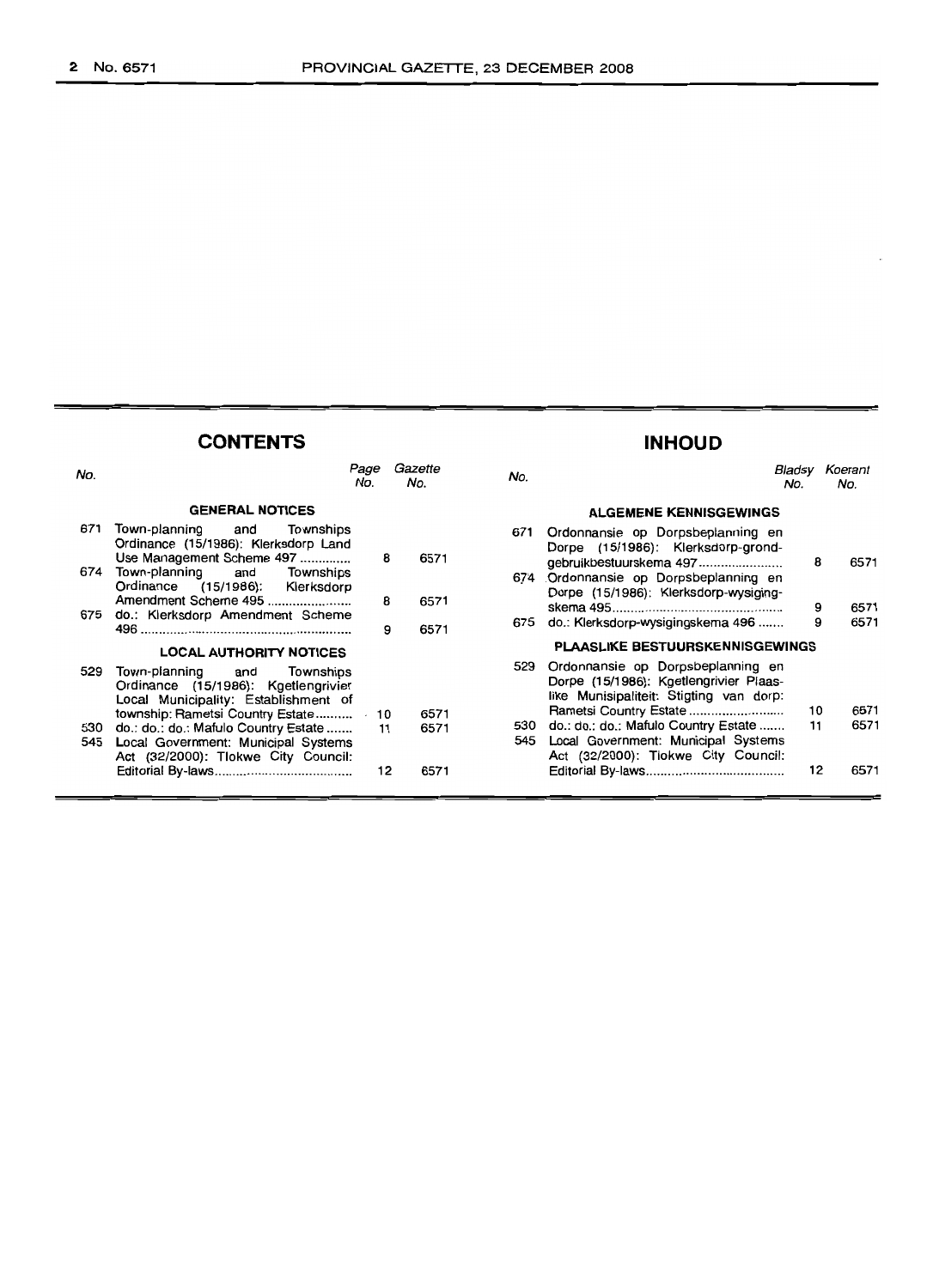| <b>IMPORTANT NOTICE</b>                                                                                                                                       |                                        |  |  |  |
|---------------------------------------------------------------------------------------------------------------------------------------------------------------|----------------------------------------|--|--|--|
| The                                                                                                                                                           |                                        |  |  |  |
| <b>North West Province Provincial Gazette Function</b>                                                                                                        |                                        |  |  |  |
| will be transferred to the                                                                                                                                    |                                        |  |  |  |
| <b>Government Printer in Pretoria</b>                                                                                                                         |                                        |  |  |  |
| as from 1 February 2006                                                                                                                                       |                                        |  |  |  |
| <b>NEW PARTICULARS ARE AS FOLLOWS:</b>                                                                                                                        |                                        |  |  |  |
| <b>Physical address:</b>                                                                                                                                      | Postal address:                        |  |  |  |
| <b>Government Printing Works</b><br>149 Bosman Street<br>Pretoria                                                                                             | Private Bag X85<br>Pretoria<br>0001    |  |  |  |
| New contact persons: Louise Fourie Tel.: (012) 334-4686<br>Mrs H. Wolmarans Tel.: (012) 334-4591                                                              |                                        |  |  |  |
| Fax number: (012) 323-8805                                                                                                                                    |                                        |  |  |  |
| <b>E-mail addresses:</b><br>hester.wolmarans@gpw.gov.za<br>louis.fourie@gpw.gov.za                                                                            |                                        |  |  |  |
| <b>Contact persons for subscribers:</b>                                                                                                                       |                                        |  |  |  |
|                                                                                                                                                               | Mrs S. M. Milanzi Tel.: (012) 334-4734 |  |  |  |
|                                                                                                                                                               | Mrs J. Wehmeyer Tel.: (012) 334-4753   |  |  |  |
|                                                                                                                                                               | Fax.: (012) 323-9574                   |  |  |  |
| This phase-in period is to commence from 1 February 2006 (suggest date of advert)<br>and notice comes into operation as from 1 February 2006.                 |                                        |  |  |  |
| Subscribers and all other stakeholders are advised to send their advertisements<br>directly to the Government Printing Works, 7 days before publication date. |                                        |  |  |  |
| In future, adverts have to be paid in advance<br>before being published in the Gazette.                                                                       |                                        |  |  |  |
| <b>AWIE VAN ZYL</b>                                                                                                                                           |                                        |  |  |  |
| <b>Advertising Manager</b>                                                                                                                                    |                                        |  |  |  |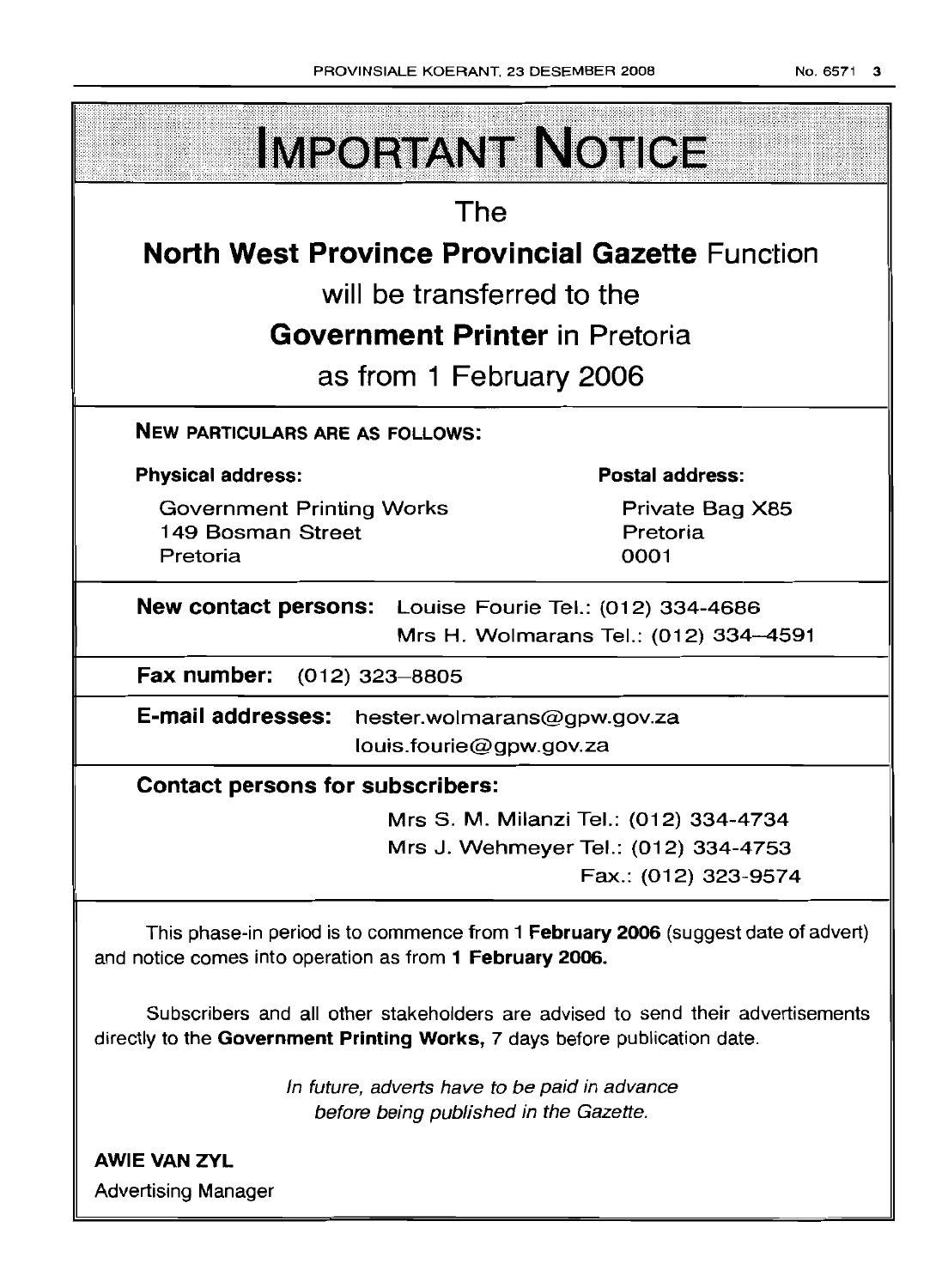IT IS THE CLIENTS RESPONSIBILITY TO ENSURE THAT THE CORRECT AMOUNT IS PAID AT THE CASHIER OR DEPOSITED INTO THE GOVERNMENT PRINTING WORKS BANK ACCOUNT AND ALSO THAT THE REQUISITION/COVERING LETTER TOGETHER WITH THE ADVERTISEMENTS AND THE PROOF OF DEPOSIT REACHES THE GOVERNMENT PRINTING WORKS IN TIME FOR INSERTION IN THE PROVINCIAL GAZETTE.

### **No ADVERTISEMENTS WILL BE PLACED WITHOUT PRIOR PROOF OF PRE-PAYMENT.**

### 1/4page **R 187.37** Letter Type: Arial Size: 10

Line Spacing: At: Exactly 11 pt



### 1/4 page **R 374.75**

Letter Type: Arial Size: 10 Line Spacing: At: Exactly 11 pt

### 1/4 page **R 562.13**

Letter Type: Arial Size: 10 Line Spacing: At: Exactly 11pt

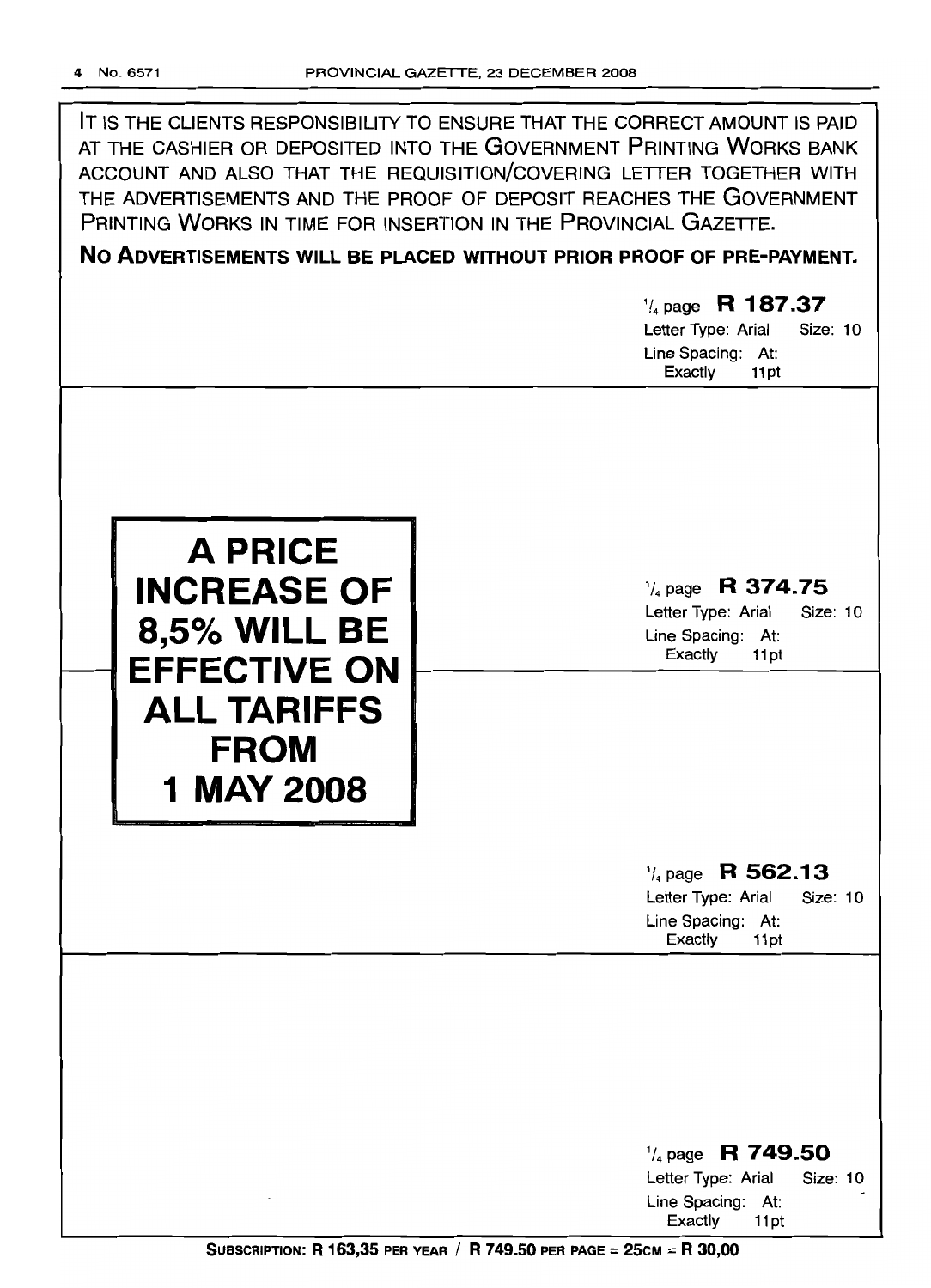

- 1. (1) The North West Province Provincial Gazette is published every week on Tuesday, and the closing time for the acceptance of notices which have to appear in the North West Province Provincial Gazette on any particular Tuesday, is **12:00 on a Tuesday for the following Tuesday.** Should any Tuesday coincide with a public holiday, the publication date remains unchanged. However, the closing date for acceptance of advertisements moves backwards accordingly, in order to allow for 7 working days prior to the publication date.
	- (2) The date for the publication of a **separate** North West Province Provincial Gazette is negotiable.
- 2. (1) Copy of notices received **after closing time** will be held over for publication in the next North West Province Provincial Gazette.
	- (2) Amendment or changes in copy of notices cannot be undertaken unless instructions are received **before 14:00 on Fridays.**
	- (3) Copy of notices for publication or amendments of original copy can not be accepted over the telephone and must be brought about by letter, by fax or by hand. The Government Printer will not be liable for any amendments done erroneously.
	- (4) In the case of cancellations a refund of the cost of a notice will be considered only if the instruction to cancel has been received on or before the stipulated closing time as indicated in paragraph 2 (2).

### **ApPROVAL OF NOTICES**

3. In the event where a cheque, submitted by an advertiser to the Government Printer as payment, is dishonoured, then the Government Printer reserves the right to refuse such client further access to the North West Province Provincial Gazette untill any outstanding debts to the Government Printer is settled in full.

### **THE GOVERNMENT PRINTER INDEMNIFIED AGAINST LIABILITY**

- 4. The Government Printer will assume no liability in respect of-
	- (1) any delay in the publication of a notice or publication of such notice on any date other than that stipulated by the advertiser;
	- (2) erroneous classification of a notice, or the placement of such notice in any section or under any heading other than the section or heading stipulated by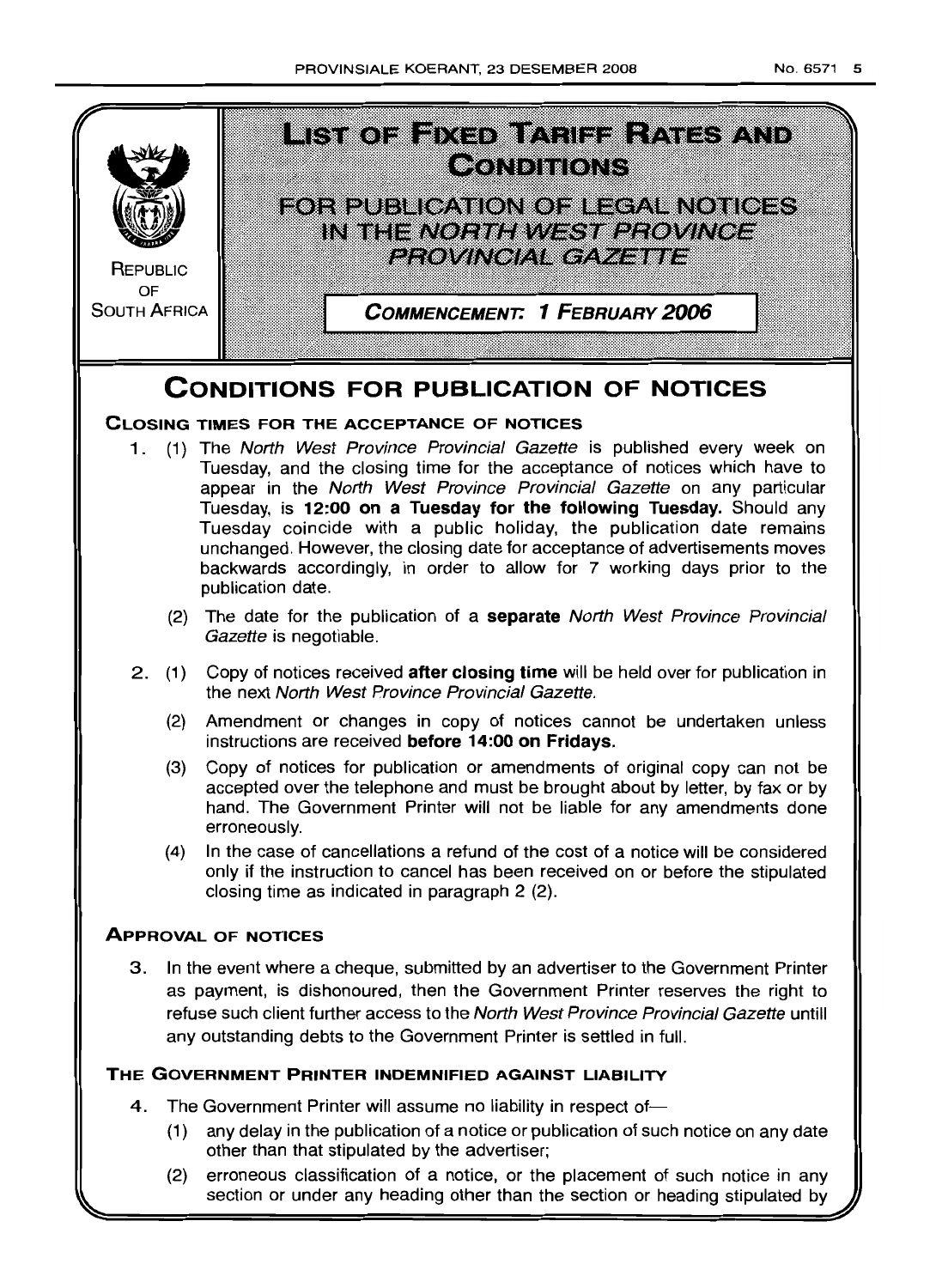- (3) any editing, revision, omission, typographical errors or errors resulting from faint or indistinct copy.
- (4) The Government Printing Works is not responsible for any amendments.

### **LIABILITY OF ADVERTISER**

5. Advertisers will be held liable for any compensation and costs arising from any action which may be instituted against the Government Printer in consequence of the publication of any notice.

### **COpy**

- 6. Copy of notices must be typed on one side of the paper only and may not constitute part of any covering letter or document.
- 7. At the top of any copy, and set well apart from the notice, the following must be stated:

Where applicable

- (1) The heading under which the notice is to appear.
- (2) The cost of publication applicable to the notice, in accordance with the "Word Count Table".

### **PAYMENT OF COST**

- 9. **With effect from 1 April 2005 no notice will be accepted for publication unless the cost of the insertion(s) is prepaid in CASH or by CHEQUE or POSTAL ORDERS. It can be arranged that money can be paid into the banking account of the Government Printer, in which case the deposit slip accompanies the advertisement before publication thereof.**
- 10. (1) The cost of a notice must be calculated by the advertiser in accordance with the word count table.
	- (2) Where there is any doubt about the cost of publication of a notice, and in the case of copy, an enquiry, accompanied by the relevant copy, should be addressed to the **Advertising Section, Government Printing Works, Private Bag X85, Pretoria, 0001 [Fax: (012) 323-8805],** before publication.
- **11.** Overpayment resulting from miscalculation on the part of the advertiser of the cost of publication of a notice will not be refunded, unless the advertiser furnishes adequate reasons why such miscalculation occurred. In the event of underpayments, the difference will be recovered from the advertiser, and the notice(s) will not be published until such time as the full cost of such publication has been duly paid in cash or by cheque or postal orders, or into the banking account.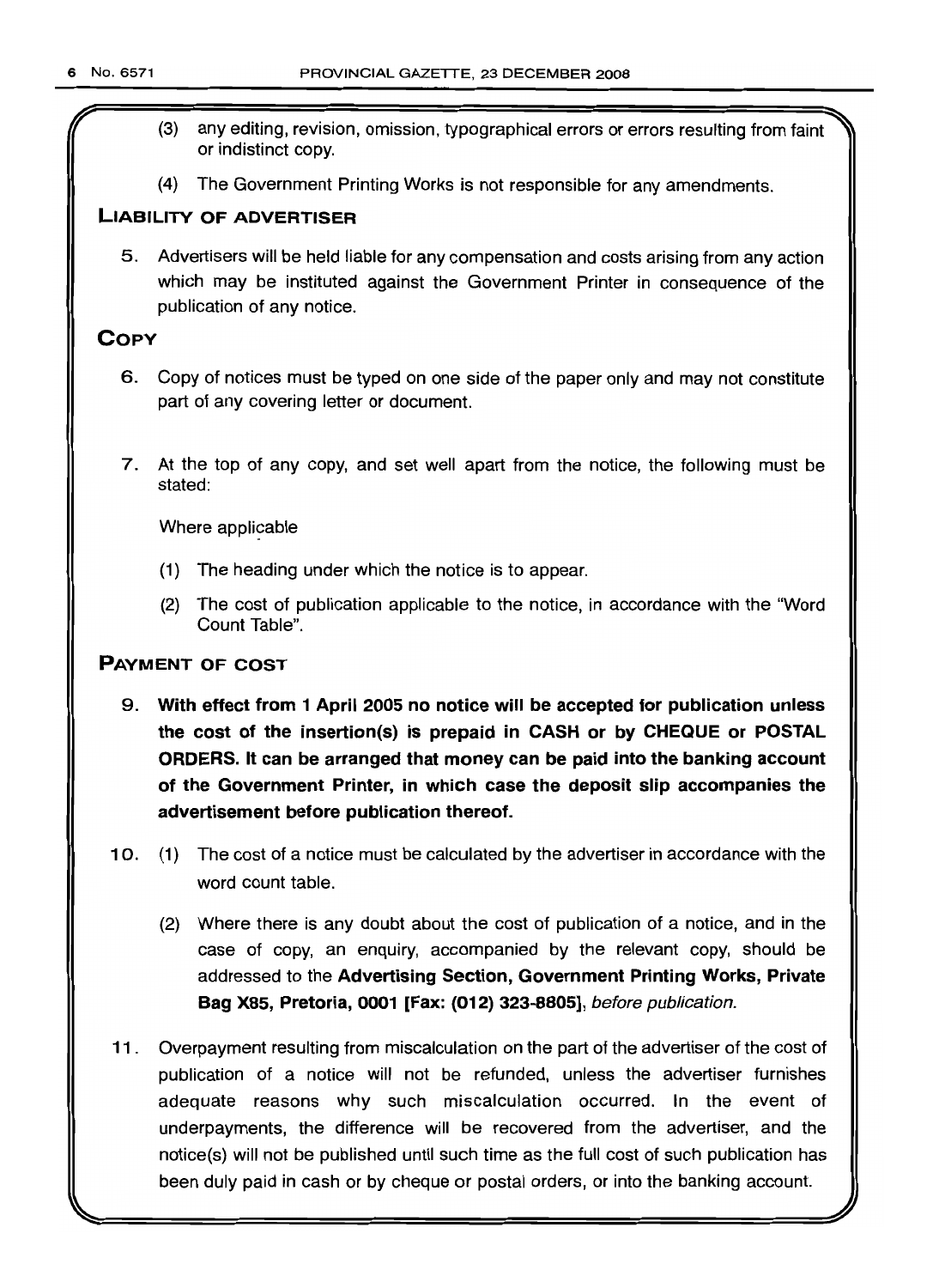- 12. In the event of a notice being cancelled, a refund will be made only if no cost regarding the placing of the notice has been incurred by the Government Printing Works.
- 13. The Government Printer reserves the right to levy an additional charge in cases where notices, the cost of which has been calculated in accordance with the Word Count Table, are subsequently found to be excessively lengthy or to contain overmuch or complicated tabulation.

### PROOF OF PUBLICATION

14. Copies of the North West Province Provincial Gazette which may be required as proof of publication, may be ordered from the Government Printer at the ruling price. The Government Printer will assume no liability for any failure to post such North West Province Provincial Gazette(s) or for any delay in despatching it/them.

# **GOVERNMENT PRINTERS BANK ACCOUNT PARTICULARS**

Bank:

ABSA

BOSMAN STREET

Account No.: 4057114016

Branch code: 632005

Reference No.: 00000050

Fax No.:

(012) 323 8805 and (012) 323 0009

### Enquiries:

| Mrs. L. Fourie    | Tel.: (012) 334-4686 |
|-------------------|----------------------|
| Mrs. H. Wolmarans | Tel.: (012) 334-4591 |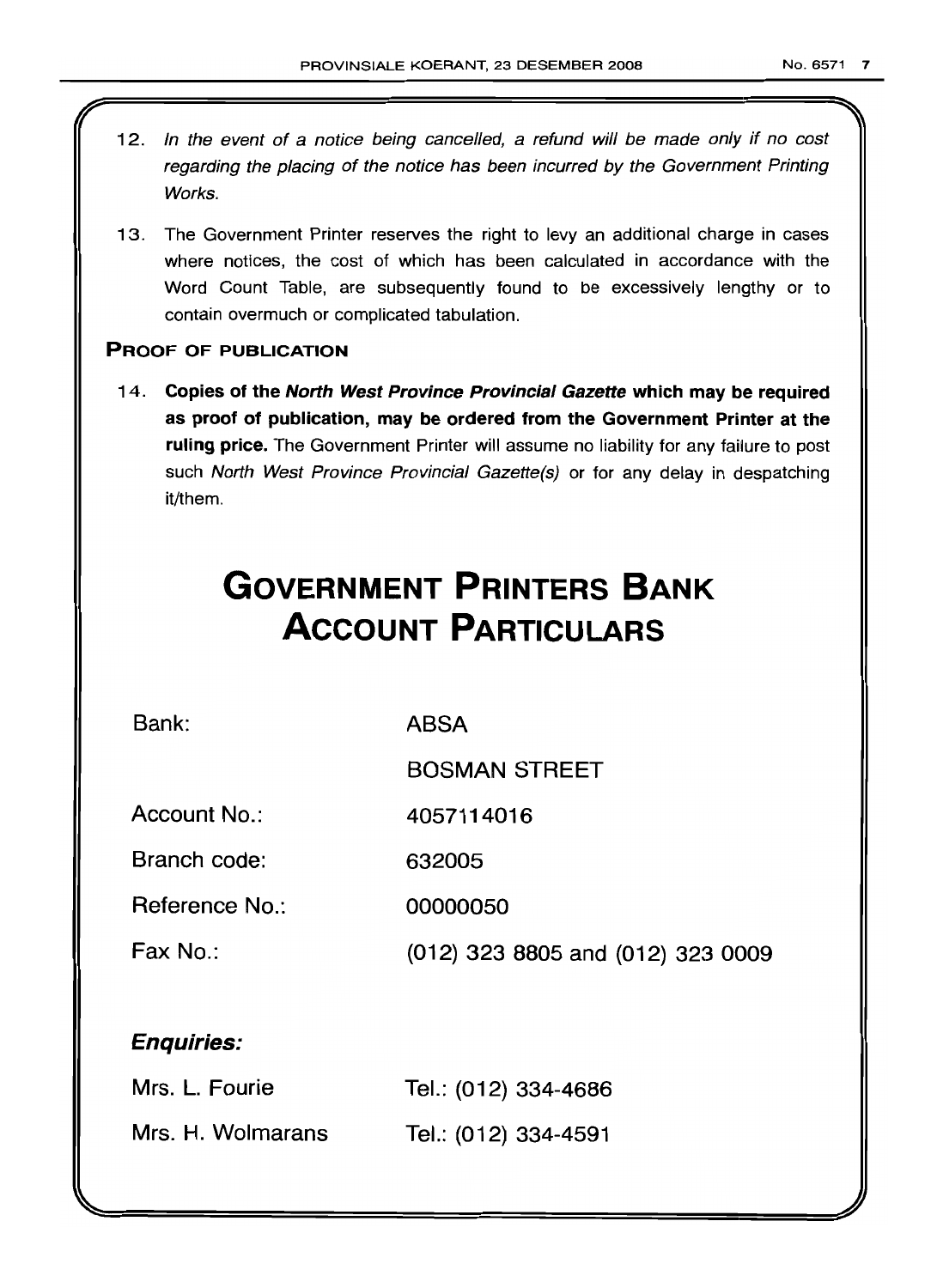## GENERAL NOTICES • ALGEMENE KENNISGEWINGS

#### NOTICE 671 OF 2008

NOTICE OF APPLICATION FOR AMENDMENT OF TOWN-PLANNING SCHEME IN TERMS OF SECTION 56 (1) (b) (i) OF THE TOWN-PLANNING AND TOWNSHIPS ORDINANCE, 1986 (ORDINANCE 15 OF 1986)

#### KLERKSDORP LAND USE MANAGEMENT SCHEME NO. 497

We, K Marais of Visi Town-planning Consultants, being the authorized agent of the owner of Ert 449, Doringkruin, hereby give notice in terms of section 56 (1) (b) (i) of the Town-planning and Townships Ordinance, 1986, that I have applied to the City Council of Klerksdorp for the amendement of the town-planning scheme known as the Klerksdorp Land Use Management Scheme, 2005, as amended by the rezoning of above-mentioned ert, situated on the corner of Karee- and Frangipani Avenue, Doringkruin: from "Residential 1" to "Residential 2" with a density of 9 dwelling units per ert and other related uses with the special consent of the city council.

Particulars of the application will lie for inspection during normal office hours at the Office of the Municipal Manager, Records Section, Basement, Civic Centre, Braam Fisher Street, Klerksdorp, for the period of 28 days from 16 December 2008.

Objections to or representations in respect of the application must be lodged with or made in writing to the Municipal Manager, at the above address, or at P.O. Box 99, Klerksdorp, 2570, within a period of 28 days from 16 December 2008.

Address of agent: K Marais, Visi Town-planning Consultants: Tel: (018) 468-5519, PO Box 6258, Flamwood, 2572.

#### KENNISGEWING 671 VAN 2008

**- .**

KENNISGEWING VAN AANSOEK OM WYSIGING VAN DORPSBEPLANNINGSKEMA INGEVOLGE ARTIKEL 56 (1) (b) (i) VAN DIE ORDONNANSIE OP DORPSBEPLANNING EN DORPE, 1986 (ORDONNANSIE 15 VAN 1986)

#### KLERKSDORP GRONDGEBRUIKBESTUURSKEMA NO. 497

Ek, K Marais van Visi Stadsbeplanning Konsultante, synde die gemagtigde agent van die eienaar van Ert 449, Doringkruin, gee hiermee ingevolge artikel 56 (1) (b) (i) van die Ordonnansie op Dorpsbeplanning en Dorpe, 1986, kennis dat ek by die Stadsraad van Klerksdorp aansoek gedoen het om die wysiging van die dorpsbeplanningskema bekend as Klerksdorp Grondgebruik Bestuurskema 2005, soos gewysig, deur die hersonering van bogenoemde eiendom, gelee op die hoek van Karee- en Frangipanilaan, Doringkruin: van "ResidensieeI1" na "Residensieel 2" met 'n digtheid van 9 wooneenhede per ert en ander gebruike met die spesiale toestemming van die Stadsraad.

Besonderhede van die aansoek lê ter insae gedurende gewone kantoorure by die Kantoor van die Munisipale Bestuurder, Rekordsafdeling, Kelderverdieping, Burgersentrum, Braam Fisherstraat, Klerksdorp, vir 'n tydperk van 28 dae vanaf 16 Desember 2008.

Besware teen of vertoë ten opsigte van die aansoek moet binne 'n tydperk van 28 dae vanaf 16 Desember 2008, skriftelik by of tot die Munisipale Bestuurder by bovermelde adres of by Posbus 99, Klerksdorp, 2570, ingedien of gerig word.

Adres van gemagtigde agent: K Marais, Visi Stadsbeplanning Konsultante: Tel: (018) 468-5519: Posbus 6528, Flamwood, 2572.

16-23

### NOTICE 674 OF 2008

NOTICE OF APPLICATION FOR THE AMENDMENT OF THE TOWN-PLANNING SCHEME IN TERMS OF SECTION 56 (1) (b) (i) OF THE TOWN-PLANNING AND TOWNSHIPS ORDINANCE, 1986 (ORDINANCE 15 OF 1986)

#### KLERKSDORP LAND USE MANAGEMENT SCHEME, 2005: AMENDMENT SCHEME 495

I, Anton Mitchell, authorized agent of the owner of Ert 1701, Orkney, hereby give notice in terms of section 56 (1) (b) (i) of the Town-planning and Townships Ordinance, 1986, that I have applied to the City Council of Matlosana for the amendment of the town-planning scheme known as the Klerksdorp Land Use Management Scheme, 2005, by the rezoning of the property described above, situated adjacent to 47 Dickens Avenue, from "Residential 1" to "Institutional".

Particulars of the application will lie for inspection during normal office hours at the office of the Municipal Manager, Room 128, Municipal Building, Bram Fischer Street, Klerksdorp, for a period of 28 days from 23 December 2008.

Objections to or representations in respect of the application must be lodged with or made in writing to the Municipal Manager at the above address or at P.O. Box 99, Klerksdorp, 2570, or at P.O. Box 1237, Klerksdorp, 2570, within a period of 28 days from 16 December 2008.

Address of owner's agent: Mr A Mitchell, P.O. Box 1237, Klerksdorp, 2570. Tel: (018) 462-1122/55. Fax: (018) 462-7077.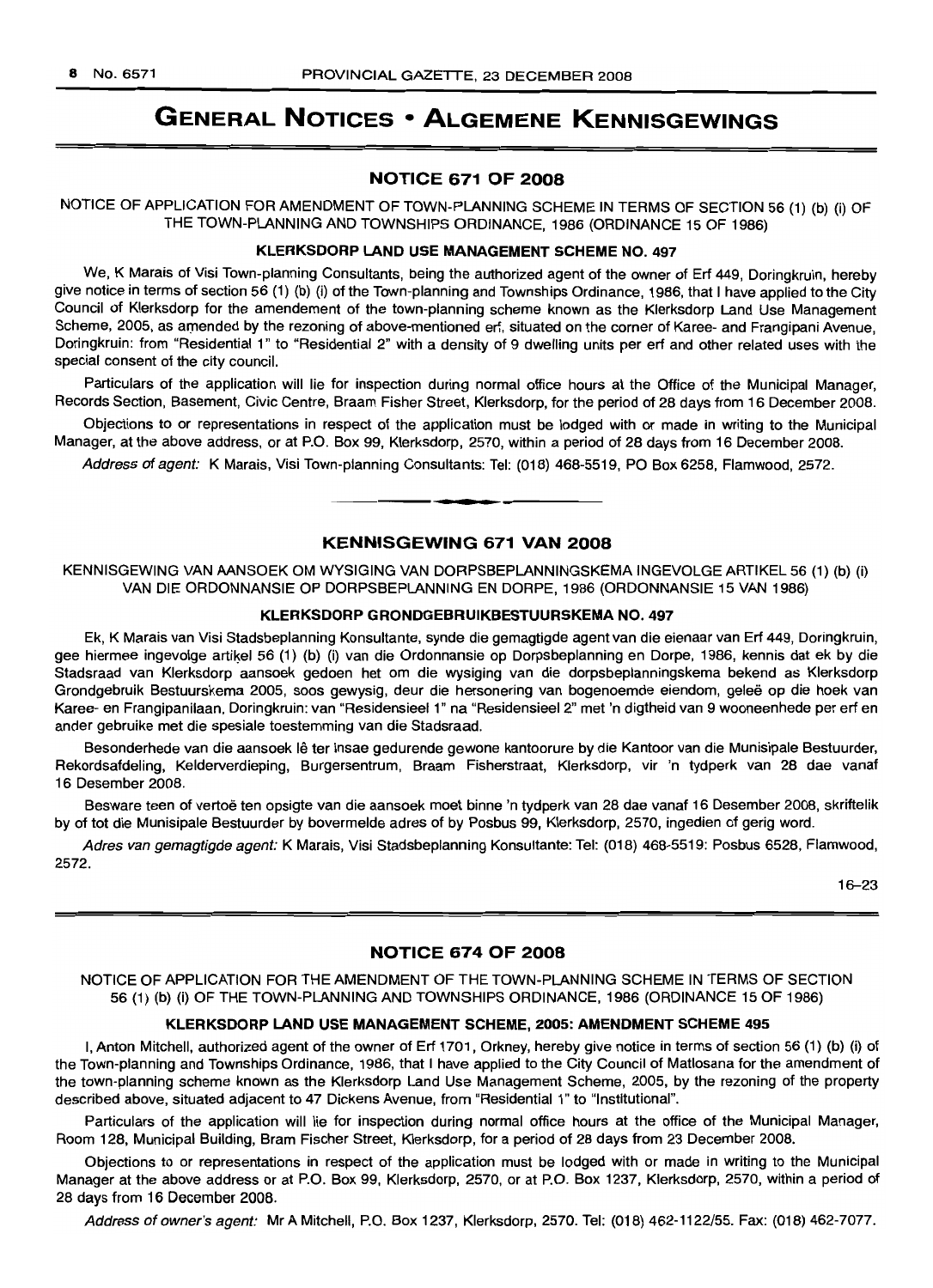#### **KENNISGEWING 674 VAN 2008**

KENNISGEWING VAN AANSOEK OM WYSIGING VAN DORPSBEPLANNINGSKEMA INGEVOLGE ARTIKEL 56 (1) (b) (i) VAN DIE ORDONNANSIE OP DORPSBEPLANNING EN DORPE, 1986 (ORDONNANSIE 15 VAN 1986)

#### **KLERKSDORP GRONDGEBRUIKBESTUURSKEMA, 2005: WYSIGINGSKEMA 495**

Ek, Anton Mitchell, gemagtigde agent van die eienaar van Erf 1701, Orkney, gee hiermee ingevolge artikel 56 (1) (b) (i) van die Ordonnansie op Dorpsbeplanning en Dorpe, 1986, die dorpsbeplanningskema bekend die Klerksdorp Grondgebruikbestuurskema, 2005, soos gewysig, deur die hersonering van die eiendom hierbo beskryf, geleë aanliggend tot Dickenslaan 47, vanaf "Residensieel 1" na "Inrigting".

Besonderhede van die aansoek lê ter insae gedurende gewone kantoorure by die kantoor van die Munisipale Bestuurder, Bram Fischerstraat, Burgersentrum, Kamer 128, Klerksdorp, vir 'n tydperk van 28 dae vanaf 16 Desember 2008.

Besware teen of vertoë ten opsigte van die aansoek moet binne 'n tydperk van 28 dae vanaf 23 Desember 2008 skriftelik by of tot die Munisipale Bestuurder by bovermelde adres of by Posbus 99, Klerksdorp, 2570 of Pobus1237, Klerksdorp, 2570, ingedien of gerig word.

Adres van eienaar se agent: Mm. A Mitchell, Posbus 1237, Klerksdorp, 2570. Tel: (018) 462-1122/55. Faks: (018) 462-7077.

23-30

#### **NOTICE 675 OF 2008**

NOTICE OF APPLICATION FOR THE AMENDMENT OF THE TOWN-PLANNING SCHEME IN TERMS OF SECTION 56 (1) (b) (ii) OF THE TOWN-PLANNING AND TOWNSHIPS ORDINANCE, 1986 (ORDINANCE 15 OF 1986)

#### **KLERKSDORP LAND USE MANAGEMENT SCHEME, 2005: AMENDMENT SCHEME 496**

I, Anton Mitchell, authorized agent of the owner of Erf 2855, Flamwood X41, hereby give notice in terms of section 56 (1) (b) (ii) of the Town-planning and Townships Ordinance, 1986, that I have applied to the City Council of Matlosana for the amendment of the town-planning scheme known as the Klerksdorp Land Use Management Scheme, 2005, by the rezoning of the property described above, situated adjacent to 4 Helens Walk, from "Residential 1" to "Special" for the purposes of an accommodation enterprise and a dwelling house.

Particulars of the application will lie for inspection during normal office hours at the office of the Municipal Manager, Room 128, Municipal Building, Pretoria Street, Klerksdorp, for a period of 28 days from 23 December 2008.

Objections to or representations in respect of the application must be lodged with or made in writing to the Municipal Manager at the above address or at P.O. Box 99, Klerksdorp, 2570, or at P.O. Box 1237, Klerksdorp, 2570, within a period of 28 days from 16 December 2008.

Address of owner's agent: Mr A Mitchell, Jassat Mitchell Incorporated, P.O. Box 1237, Klerksdorp, 2570. Tel: (018) 462-1122/55. Fax: (018) 462-7077.

**--**

#### **KENNISGEWING 675 VAN 2008**

KENNISGEWING VAN AANSOEK OM WYSIGING VAN DORPSBEPLANNINGSKEMA INGEVOLGE ARTIKEL 56 (1) (b) (ii) VAN DIE ORDONNANSIE OP DORPSBEPLANNING EN DORPE, 1986 (ORDONNANSIE "15 VAN 1986)

#### **KLERKSDORP GRONDGEBRUIKBESTUURSKEMA, 2005: WYSIGINGSKEMA 496**

Ek, Anton Mitchell, gemagtigde agent van die eienaar van Restant van Erf 2855, Wilkoppies X41 Dorpsgebied, gee hiermee ingevolge artikel 56 (1) (b) (ii) van die Ordonnansie op Dorpsbeplanning en Dorpe, 1986, kennis dat ek by die Stadsraad van Matlosana aansoek gedoen het om die wysiging van die dorpsbeplanningskema bekend as die Klerksdorp-Grondgebruikbestuurskema, 2005, soos gewysig, deur die hersonering van die eiendom hierbo beskryf, gelee te Helens Walk 4, vanaf "Residensieel 1" na "Spesiaal" vir die doeleindes van 'n akkommodasiebedryf en 'n woonhuis.

Besonderhede van die aansoek lê ter insae gedurende gewone kantoorure by die kantoor van die Munisipale Bestuurder, Petriastraat, Burgersentrum, Kamer 128, Klerksdorp, vir 'n tydperk van 28 dae vanaf 16 Desember 2008.

Besware teen of vertoë ten opsigte van die aansoek moet binne 'n tydperk van 28 dae vanaf 23 Desember 2008 skriftelik by of tot die Munisipale Bestuurder by bovermelde adres of by Posbus 99, Klerksdorp, 2570 of Pobus 1237, Klerksdorp, 2570, ingedien of gerig word.

Adres van eienaar se agent: Mnr. A Mitchell, Jassat Mitchell Ingelyf, Posbus 1237, Klerksdorp, 2570. Tel: (018) 462-1122/55. Faks: (018) 462-7077.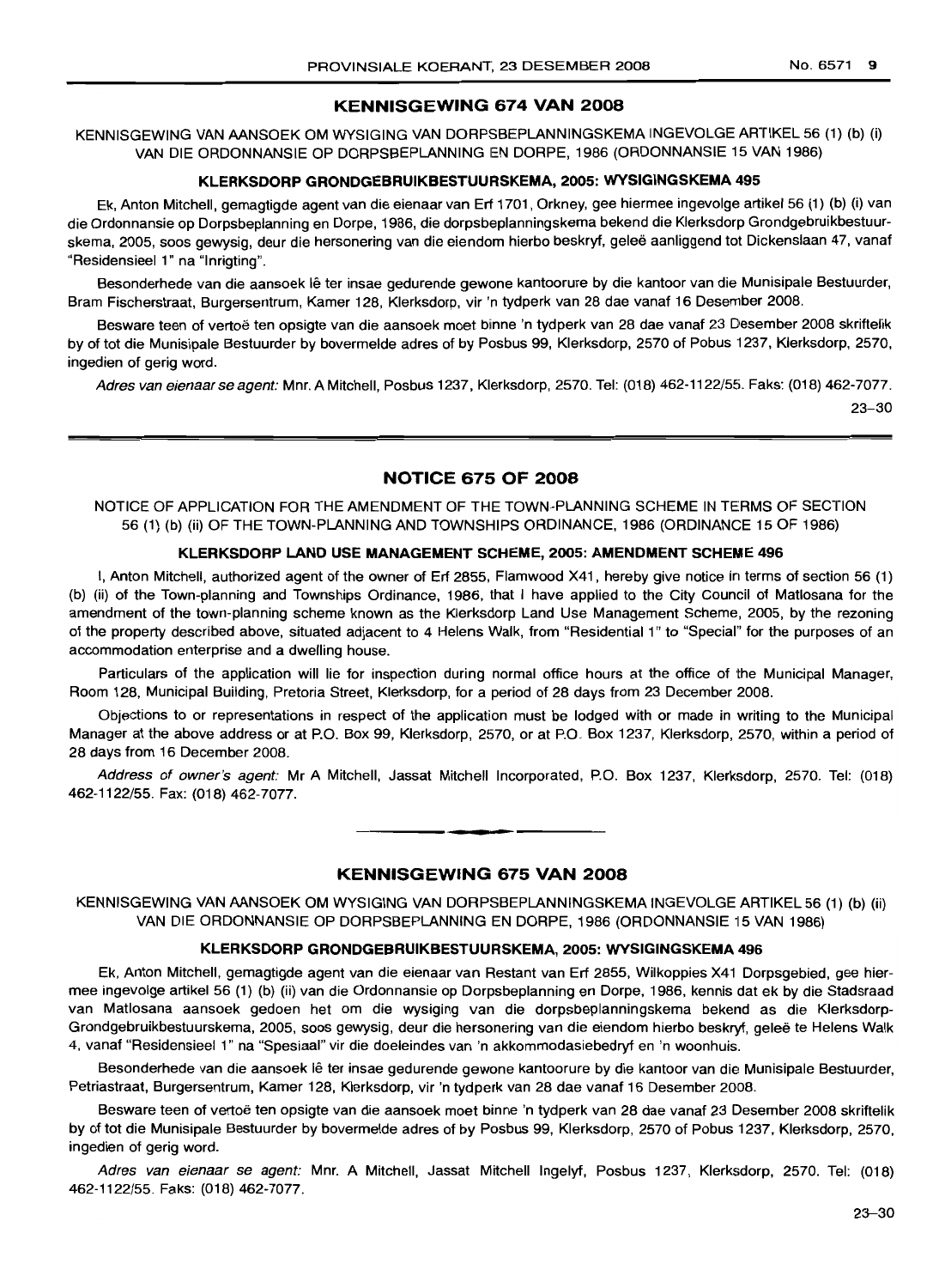## **LOCAL AUTHORITY NOTICES ALGEMENE BESTUURSKENNISGEWINGS**

#### **LOCAL AUTHORITY NOTICE 529**

NOTICE OF APPLICATION FOR ESTABLISHMENT OF TOWNSHIP

The Kgetlengrivier Local Municipality hereby gives notice in terms of section 69 (6) (a) read with section 96 (3) of the Townplanning and Townships Ordinance, 1986 (Ordinance 15 of 1986), that an application to establish the township referred to in the Annexure hereto, has been received by it.

Particulars of the application will lie for inspection during normal office hours at the Municipal Manager, Kgetlengrivier Local Municipality, Koster and Swartruggens Municipal Offices far a period of 28 days from 16 December 2008.

Objections to or representations in respect of the application must be lodged with or made in writing and in duplicate to the Municipal Manager at the above address or posted to him at P.O. Box 66, Koster, 0348 within a period of 28 days from 16 December 2008.

#### **ANNEXURE**

#### Name of Township: **Rametsi Country Estate**

Full name of applicant: Maxim Planning Solutions (Pty) Ltd, on behalf of Quick Step 684 (Pty) Ltd, Leboa Investments 20 (Pty) Ltd and Leboa Investments 22 (Pty) Ltd.

| Number of erven in proposed township: |    |  |
|---------------------------------------|----|--|
| <b>Residential 6</b>                  | 82 |  |
| Agricultural                          |    |  |
| Special for the purposes of a resort  |    |  |

Description of land on which township is to be established: Remaining exent of Portion 2 and the remaining extent of Portion 86 (a portion of Portion 2) of the farm Undleyspoort No. 220-JP and the remaining extent of Portion 2 of the farm Damplaas No. 221-JP.

Locality of proposed township: Situated ± 20 km north-east of Swartruggens and west of the Swartruggens - Mabaalstad Provincial Road (P124-1) that provides direct access to Swartruggens. The Pella (Silverkrans) and Boshoek road (Road 114) forms the northern border of the proposed Country Estate.

Verwysingsnommer: 3/106.

#### **PLAASLIKE BESTUURSKENNISGEWING 529**

**• •**

#### KENNISGEWING VAN AANSOEK OM STIGTING VAN DORP

Die Kgetlengrivier Plaaslike Munisipaliteit gee hiermee ingevolge artikel 69 (6) (a) saamgelees met artikel 96 (3) van die Ordonnansie op Dorpsbeplanning en Dorpe, 1986 (Ordonnansie 15 van 1986) kennis dat 'n aansoek om die dorp in die Bylae hierby genoem te stig, deur hom ontvang is.

Besonderhede van die aansoek lê ter insae gedurende gewone kantoorure by die kantoor van die Munisipale Bestuurder, Kgetlengrivier Plaaslike Munisipaliteit, Koster en Swartruggens Munisipale Kantore vir 'n tydperk van 28 dae vanaf 16 Desember 2008.

Besware teen of vertoë ten opsigte van die aansoek moet binne 'n tydperk van 28 dae vanaf 16 Desember 2008 skriftelik en in tweevoud by of tot die Munisipale Bestuurder by bovermelde adres of by Posbus 66, Koster, 0348 ingedien of gerig word.

#### **BVLAE**

#### Naam van Dorp: **Rametsi Country Estate.**

Volle naam van aansoeker: Maxim Planning Solutions (Edms) Bpk namens Quick Step 684 (Edms) Bpk, Leboa Investments 20 (Edms) Bpk en Leboa Investments 22 (Edms) Bpk.

Aantal erwe in voorgestelde dorp:

| Residensieel 6                          | 82 |  |
|-----------------------------------------|----|--|
| Landbou                                 |    |  |
| Spesiaal vir die doeleindes van 'n oord |    |  |

Beskrywing van grond waarop dorp gestig staan te word: Resterende gedeelte van Gedeelte 2 en die resterende gedeelte van Gedeelte 86 ('n gedeelte van Gedeelte 2) van die plaas Lindleyspoort No. 220-JP en die resterende gedeelte van Gedeelte 2 van die plaas Damplaas No. 221-JP.

Ligging van voorgestelde dorp: Geleë ± 20 km noordoos van Swartruggens en wes van die Swartruggens - Mabaalstad Provinsiale Pad (P124-1) wat direkte toegang verleen na Swartruggens. Die Pella (Silverkrans) en Boshoekpad (Pad 114) vorm die noordelike grens van die voorgestelde "Country Estate".

Verwysingsnommer: 3/106.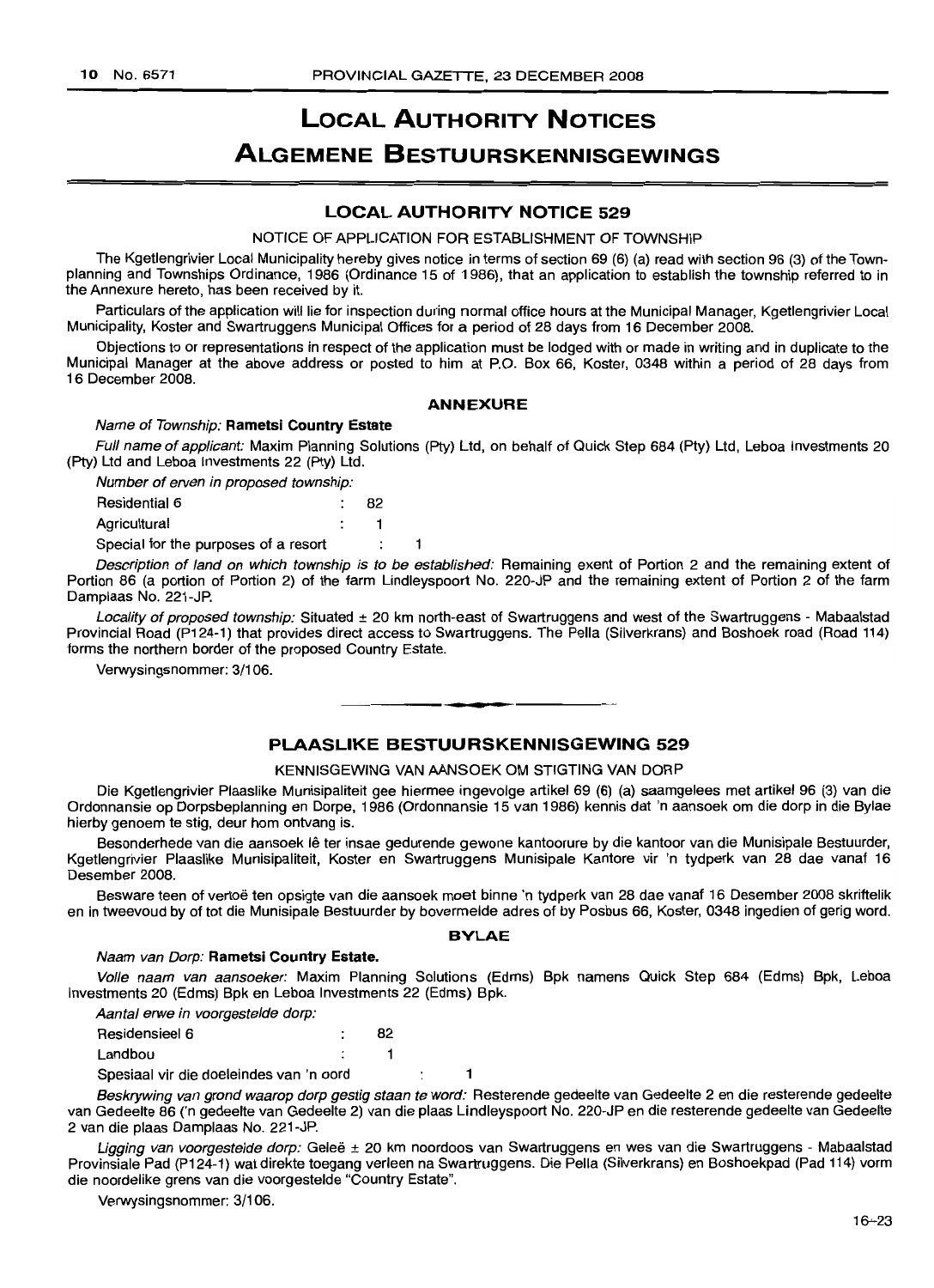#### LOCAL AUTHORITY NOTICE 530

NOTICE OF APPLICATION FOR ESTABLISHMENT OF TOWNSHIP

The Kgetlengrivier Local Municipality hereby gives notice in terms of section 69 (6) (a), read with section 96 (3), of the Town-planning and Townships Ordinance, 1986 (Ordinance 15 of 1986), that an application to establish the township referred to in the Annexure hereto, has been received by it.

Particulars of the application will lie for inspection during normal office hours at the office of the Municipal Manager, Kgetlengrivier Local Municipality, Koster and Swartruggens Municipal Offices for a period of 28 days from 16 December 2008.

Objections to or representations in respect of the application must be lodged with or made in writing and in duplicate to the Municipal Manager at the above address or posted to him at P.O. Box 66, Koster, 0348, within a period of 28 days from 16 December 2008.

#### ANNEXURE

#### Name of township: Mafulo Country Estate.

Full name of applicant: Maxim Planning Solutions (Pty) Ltd, on behalf of Mafulo Inv 7 (Pty) Ltd.

Number of erven in proposed township:

Residential 6: 150.

Agricultural: 1.

Description of land on which township is to be established: Portion 21 (a portion of Portion 3), Portion 13 (a portion of Portion 9), Remaining Extent of Portion 2, Remaining Extent of Portion 9 (a portion of Portion 1), Portion 12, Portion 10, Portion 11 (a portion of Portion 5) and the Remaining Extent of the farm Waterval No. 386-JP.

Situation of proposed township: Situated at ± 17 km north-east of Swartruggens along District Road D128 (Swartruggens-Besterhoek Road) that will provide direct access to Swartruggens.

Reference No. 3/137.

#### PLAASLIKE BESTUURSKENNISGEWING 530

**-**

#### KENNISGEWING VAN AANSOEK OM STIGTING VAN DORP

Die Kgetlengrivier Plaaslike Munisipaliteit gee hiermee ingevolge artikel 69 (6) (a) saamgelees met artikel 96 (3) van die Ordonnansie op Dorpsbeplanning en Dorpe, 1986 (Ordonnansie 15 van 1986), kennis dat 'n aansoek 0111 die dorp in die Bylae hierby genoem te stig, deur hom ontvang is.

Besonderhede van die aansoek lê ter insae gedurende gewone kantoorure by die kantoor van die Munisipale Bestuurder, Kgetlengrivier Plaaslike Munisipaliteit, Koster en Swartruggens Munisipale Kantore vir 'n tydperk van 28 dae vanaf 16 Desember 2008.

Besware teen of vertoe ten opsigte van die aansoek moet binne 'n tydperk van 28 dae vanaf 16 Desember 2008 skriftelik en in tweevoud by of tot die Munisipale Bestuurder by bovermelde adres of by Posbus 66, Koster, 0348, ingedien of gerig word.

#### **BYLAE**

#### Naam van dorp: Mafulo Country Estate.

Volle naam van aansoeker: Maxim Planning Solutions (Edms) Bpk, namens Mafulo Inv 7 (Edms) Bpk.

Aantal erwe in voorgestelde dorp:

Residensieel 6: 150.

Landbou: 1.

Beskrywing van grond waarop dorp gestig staan te word: Gedeelte 21 ('n gedeelte van Gedeelte 3), Gedeelte 13 ('n gedeelte van Gedeelte 9), Restante Gedeelte van Gedeelte 2, Resterende Gedeelte van Gedeelte 9 ('n gedeelte van Gedeelte 1), Gedeelte 12, Gedeelte 10, Gedeelte 11 ('n gedeelte van Gedeelte 5) en die Resterende Gedeelte van die plaas Waterval No. 386-JP.

Ligging van voorgestelde dorp: Geleë  $\pm$  17 km noordoos van Swartruggens langs Distrikspad D128 (Swartruggens-Besterhoekpad) wat direkte toegang verleen na Swartruggens.

Verwysingsnommer: 3/137.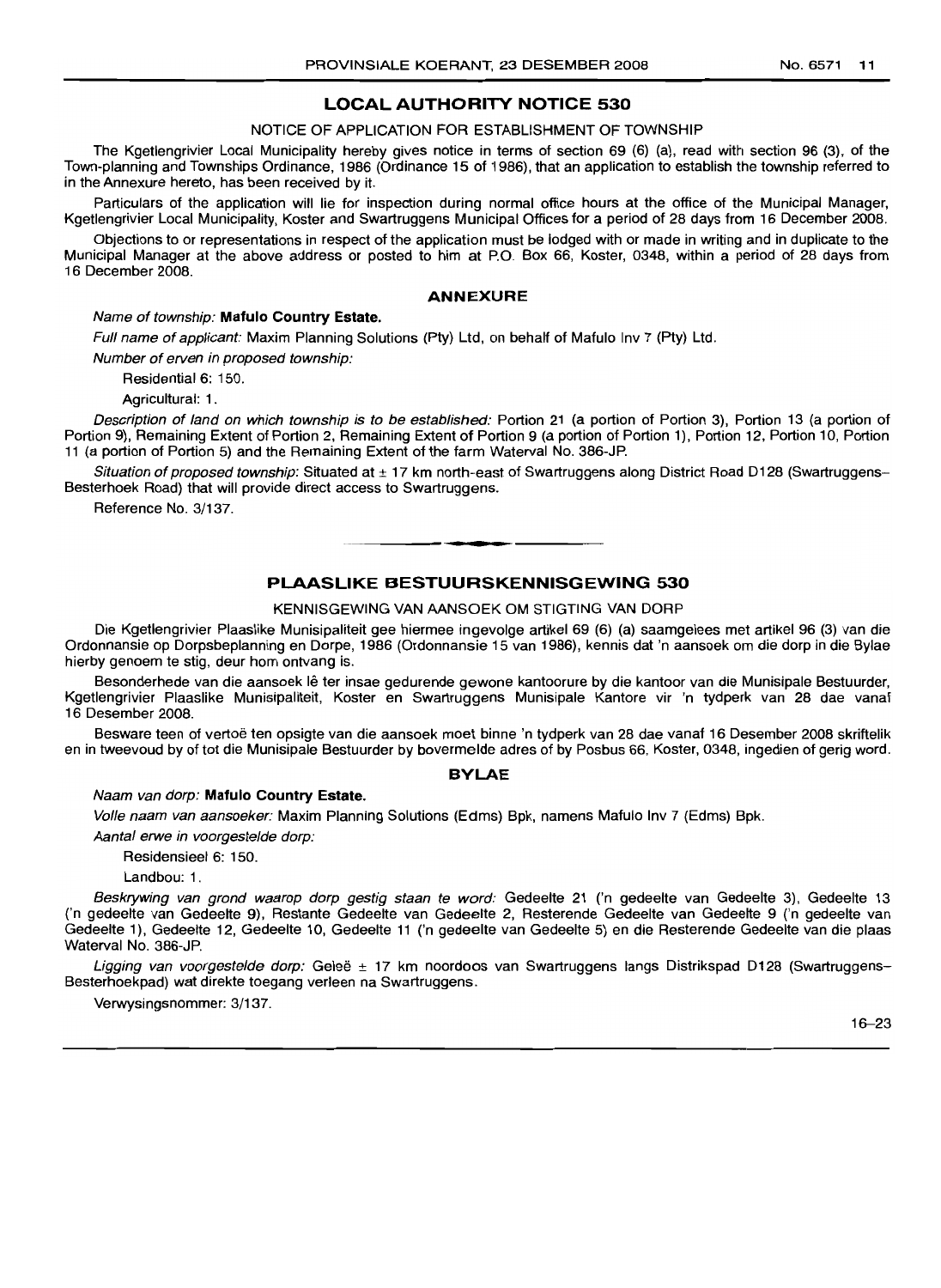### LOCAL AUTHORITY NOTICE 545

#### TLOKWE CITY COUNCIL

Notice is hereby given in terms of Section 13 of the Local Government: Municipal Systems Act, 2000 (Act 32 of 2000) that Council adopted the following Editorial By-Laws with effect from publication thereof.

> RJ MOSIANE MUNICIPAL MANAGER

Notice 171/2008 (nmp)

#### EDITORIAL POLICY

#### INDEX

- 1. PURPOSE
- $2.$ BACKGROUND
- 3. EDITORIAL GUIDELINES FOR THE NEWSLETTER
- 3.1 Frequency of publication and circulation
- 3.2 Language use
- 3.3 Content
- 3.4 Composition of the Editorial Team
- 3.5 Information gathering/provision
- 3.5.1 Internal Communication Forum
- 3.5.2 Opinion letters and feature articles
- 3.6 Content enhancement
- 3.6.1 Honesty and objectivity
- 3.6.2 Comprehensive
- 3.6.3 Simplicity
- 3.6.4 Fairness
- 3.6.5 Litigation
- 4. GUIDELINES FOR THE DISTRIBUTION OF THE NEWSLETTER
- 5. CONCLUSION

#### EDITORIAL POLICY

#### 1. PURPOSE

The purpose of this document is to propose the adoption of an Editorial Policy for the management of the Council newsletter.

#### 2. BACKGROUND

A municipal newsletter that is intended to be used optimally to communicate with communities falling in areas under the jurisdiction of the Tlokwe Municipality is currently in existence.

Furthermore, the communication strategy will provide for several other modes of communication such as airtime slots on the public broadcaster and in community radio stations, newspaper feature articles and opinion pieces, as well as advertisements in specialised journals and other media to be considered from time to time depending on the nature and urgency of the message being communicated.

In the light of the above, this document takes into account all the relevant strategic imperatives and stakeholders in the Council communication efforts and thereby provides clear policy guidelines for purposes of collaboration, coordination and integration in this regard.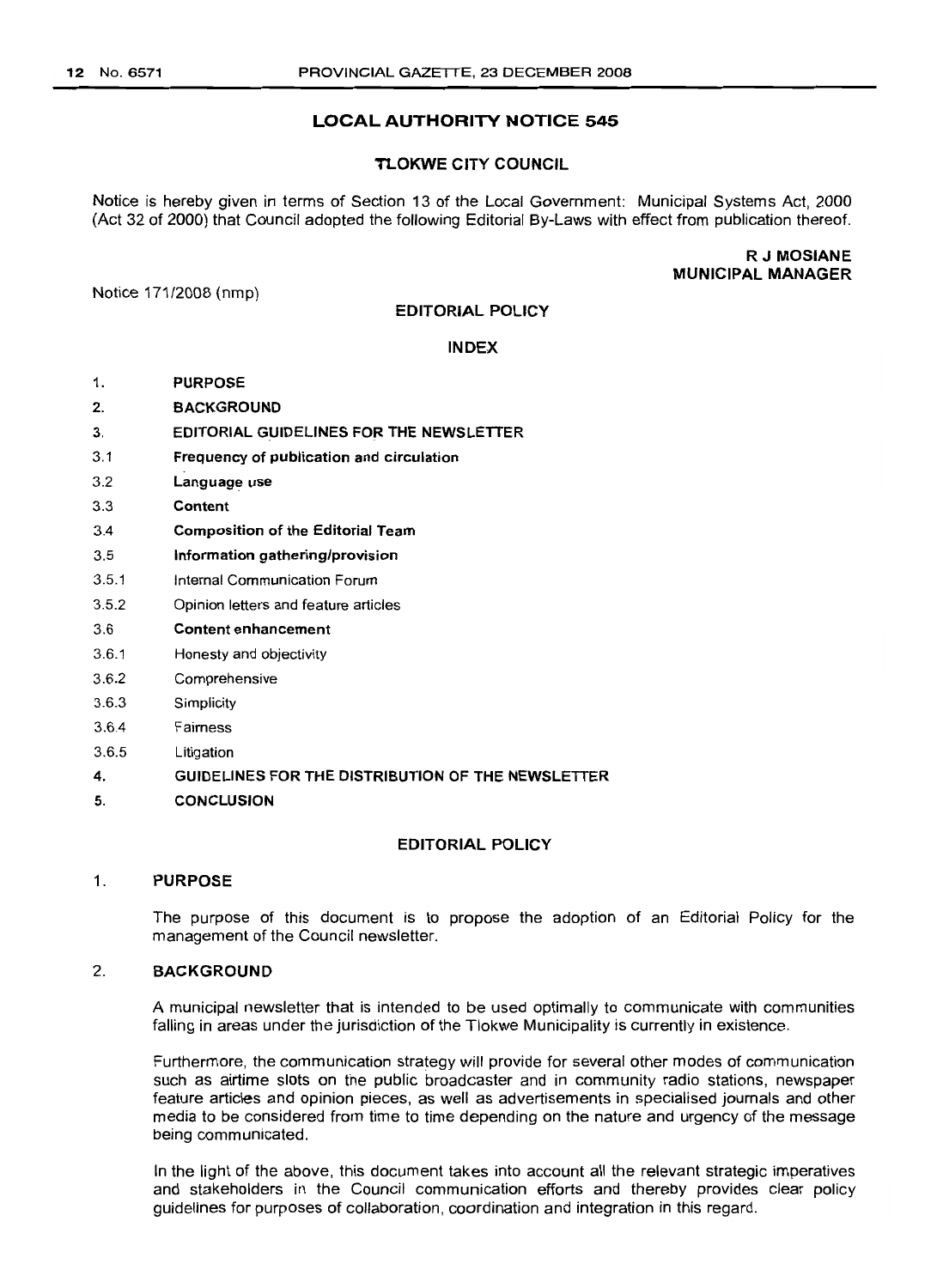#### 3. **EDITORIAL GUIDELINES FOR THE NEWSLETTER**

#### 3.1 **Frequency of publication and circulation**

A total of ten thousand (10 000) copies of an eight-page newsletter shall be printed. The newsletter will initially be published on a monthly basis. However, the medium term goal is that once the readership has been sufficiently cultivated, the newsletter should be expanded into a twelve-pager published at least twice a month.

Circulation will cover all areas within the jurisdiction of the Tlokwe Municipality, targeting primarily the ratepayers as well as all consumers of the services supplied by the Council.

#### 3.2 **Language use**

The language medium to be used in the newsletter is primarily English. However, Setswana and Afrikaans, as the other two most often spoken languages in the area will also be used in some articles from time to time.

#### 3.3 **Content**

The content of the newsletter will involve articles on the processes, challenges and milestones regarding the projects, programmes and services delivered by the Council.

There will also be space for contributions from the community members as the overall goal of the newsletter is to engage the Council in a continuing dialogue with the community.

#### 3.4 **Composition of the Editorial Team**

3.4.1 The Editorial Team shall comprise of the following:

The Municipal Manager The Communications Officer The Executive Mayor or his representative.

3.4.2 The Editorial Team will be coordinated by the Communications Officer and will ensure that the newsletter subscribes to the broad policy guide and strategic thrust as laid down in the communication strategy.

The Communications Officer will be responsible for the enhancement of the content of all articles earmarked for inclusion in the newsletter.

#### 3.5 **Information gathering/provision**

#### 3.5.1 **Internal Communication Forum**

Since the purpose of the municipal newsletter is to disseminate important information to the community members who happen to be consumers of municipal services, a close liaison with the Council Departments is critical.

In this regard Departmental Managers will be requested to provide reliable, available and accessible representatives (information officers) who can be easily reached to provide or verify information, facts or figures whenever and as may be required from time to time.

The Departmental representatives (information officers) may meet with the Editorial Team or the Communications Officer once a month to discuss information required for the newsletter.

The idea is not to over-burden managers who may be too busy on their line-function activities with additional responsibilities or entangle with a web of bureaucracy. An attempt is rather being made to find vital and reliable departmental information in the shortest possible time with a view to meeting deadlines.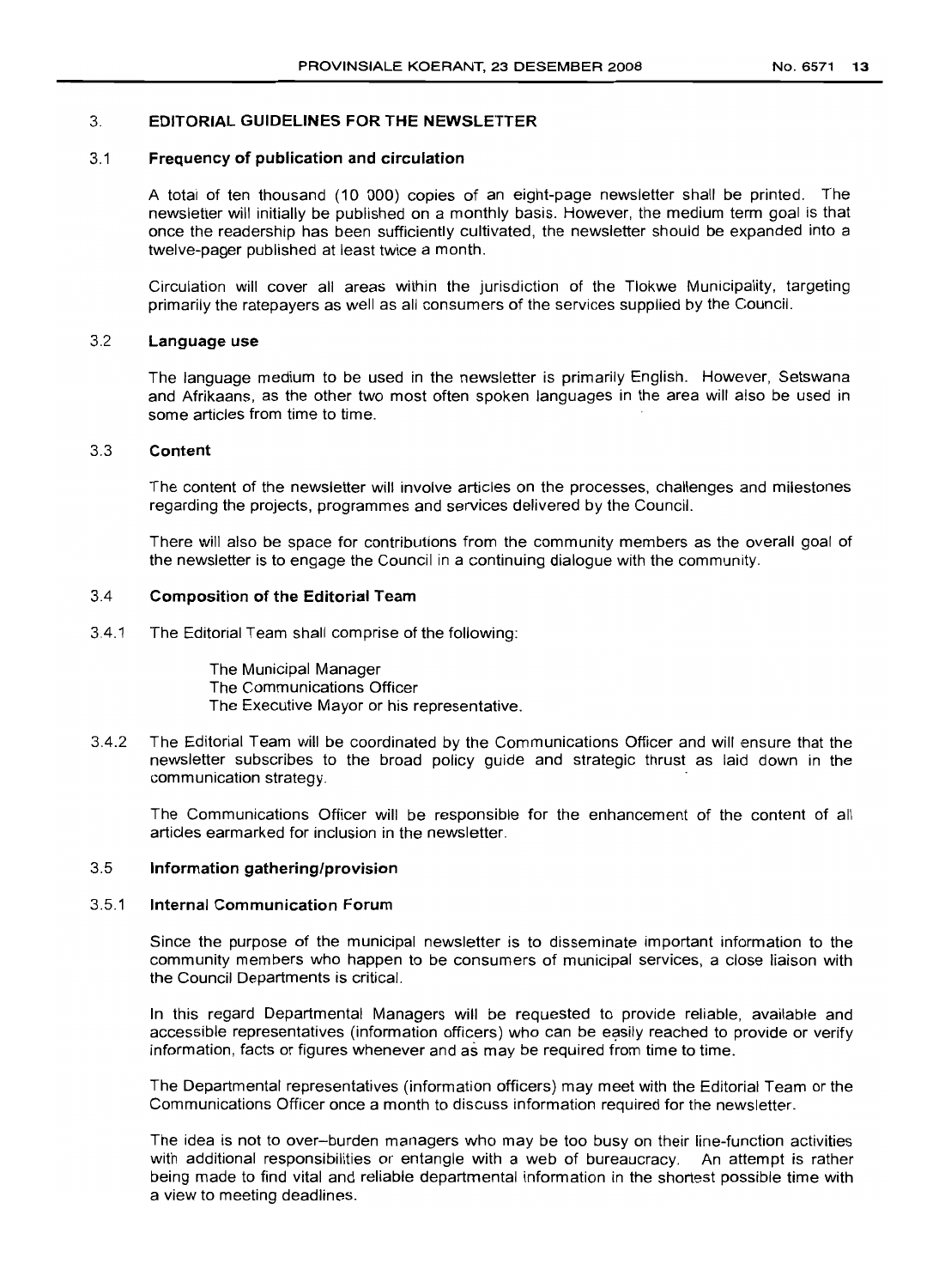#### 3.5.2 **Opinion letters and feature articles**

The content of the newsletter will largely disseminate information relating to the delivery of municipal services, programmes and projects.

However, contributions of opinion letters and feature articles as may be contributed internally by staff members or externally by members of the public or NGOs, will be accepted in as far as they support the delivery of municipal services, programmes and projects.

#### 3.6 **Content enhancement**

The content of the newsletter will subscribe to the following fundamental editorial principles:

#### 3.6.1 **Honesty and objectivity**

Whilst accentuating the positive, content will by all means avoid propaganda, dishonesty and grotesque exaggeration.

Information will be presented objectively, constructively, unemotionally and without sensationalism with a view of reaching out to the intelligent and reasonable target groups as well.

#### 3.6.2 **Comprehensive**

All the important aspects of the Council's activities will be considered with a view to contribute to the image-building programme.

#### 3.6.3 **Simplicity**

Language, content and presentation of information will be adjusted to the intellectual and interest levels of the general community audience.

#### 3.6.4 **Fairness**

Since the newsletter, by virtue of its nature, largely reflects on issues emanating from the Council and is aimed at informing its constituency, there may therefore be limited occasions where a reflection of "two sides of a story" is required.

However, should such rare occasions occur, eg the publication of opinion articles contributed by readers or experts, this basic journalistic principle will always be employed. Space will be available where letters from the community to the Editor and/or Council could be published.

If necessary, legal advice will be sought from time to time in order to guard against pitfalls of libel or legal action.

#### 3.6.5 **Litigation**

Any complaints from the community with regard to the content of the newsletter that could lead to litigation must be reported to Council immediately.

#### 4. **GUIDELINES FOR THE DISTRIBUTION OF THE NEWSLETTER**